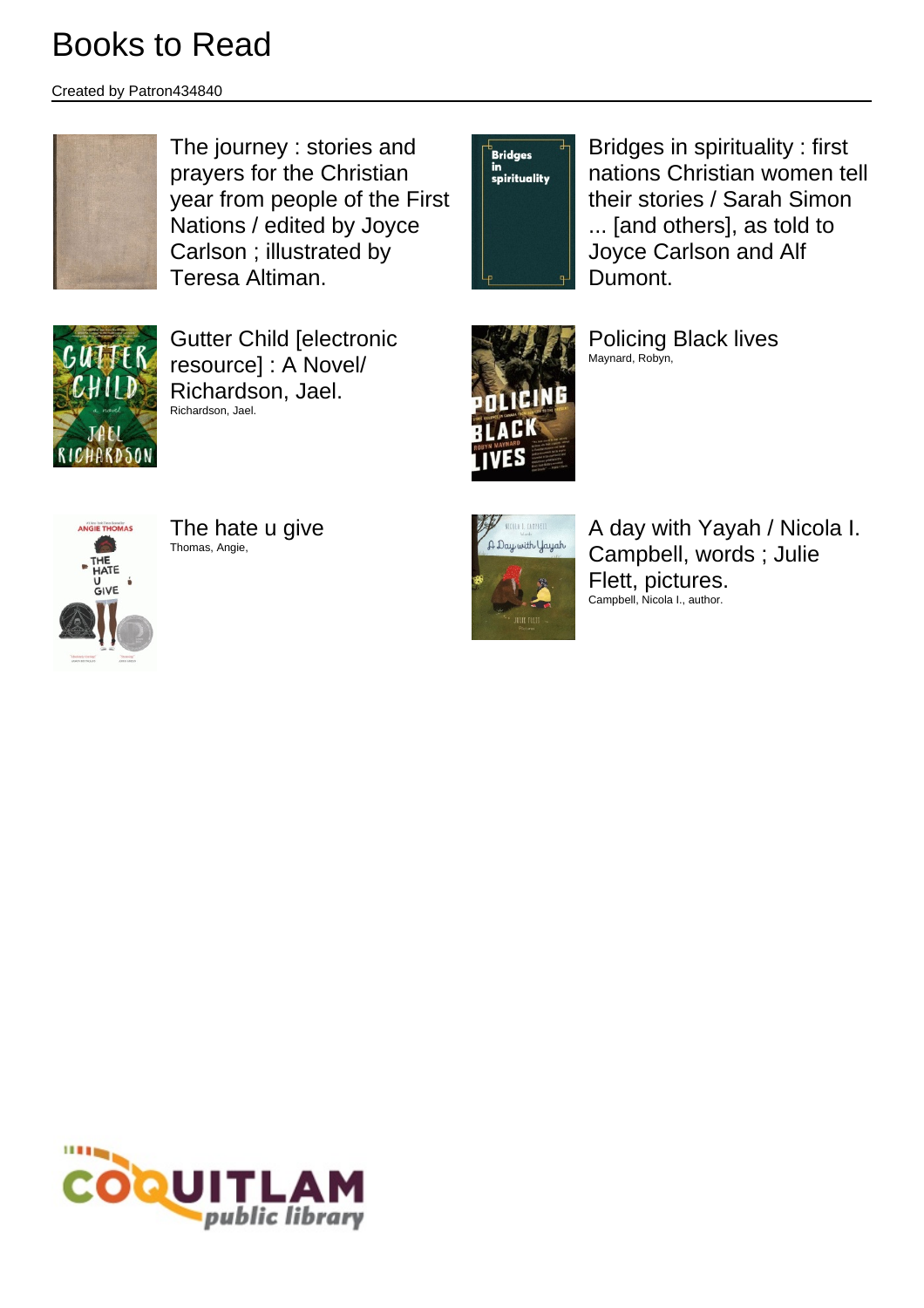Created by Patron434840



Stolen words / by Melanie Florence ; illustrated by Gabrielle Grimard. Florence, Melanie, author.



When we are kind / Monique Gray Smith ; illustrated by Nicole Neidhardt. Gray Smith, Monique, 1968- author.



Dear Canada: These Are My Words [electronic resource] : The Residential School Diary of Violet Pesheens/ Slipperjack, Ruby. Slipperjack, Ruby.



Go show the world : a celebration of Indigenous heroes / by Wab Kinew ; pictures by Joe Morse. Kinew, Wab, 1981- author.



I am not a number / written by Jenny Kay Dupuis and Kathy Kacer ; illustrated by Gillian Newland. Dupuis, Jenny Kay, author.



In Search of April Raintree [electronic resource] : Mosionier, Beatrice. Mosionier, Beatrice.

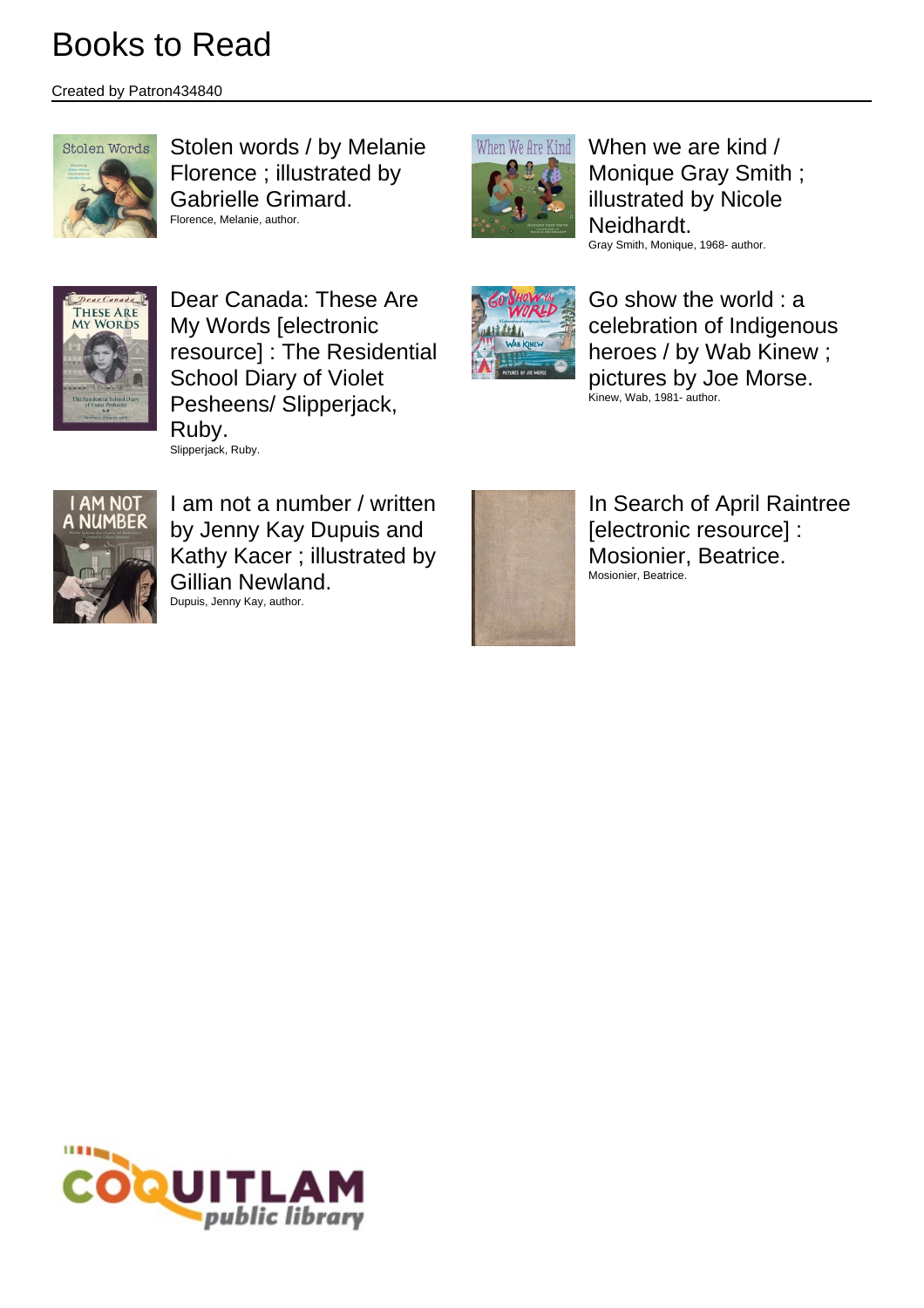Created by Patron434840



For Joshua : an Ojibway father teaches his son / Richard Wagamese. Wagamese, Richard, author.



The reason you walk / Wab Kinew. Kinew, Wab, 1981- author.



Heart berries Mailhot, Terese,



**BOR JOSEPH NITH CYMTHIA F.JOSEPH :** 

The other side of the river : from church pew to sweat lodge / Alf Dumont. Dumont, Alf, author.



Indigenous relations : insights, tips & suggestions to make reconciliation a reality Bob Joseph, with Cynthia F. **INSIGHTS.** Joseph. **TIPS & SUGGESTIONS** Joseph, Bob, author. **TO MAKE NECONCILIATION A REALITY** 

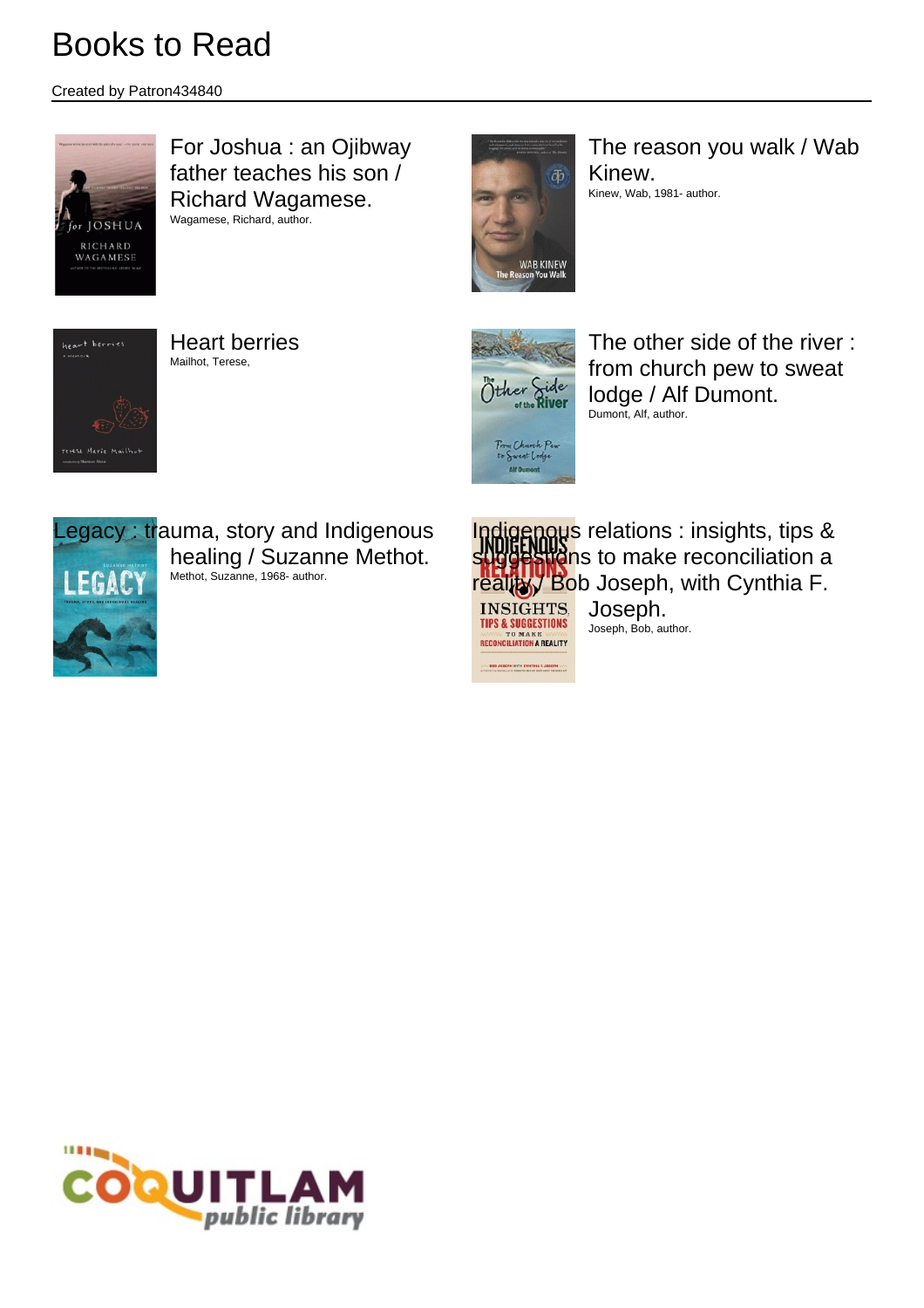Created by Patron434840



Spiritual intelligence : the art of thinking like God [electronic resource] / Kris Vallotton. Vallotton, Kris, author.



How to fight racism Tisby, Jemar,



Strictly no elephants / written by Lisa Mantchev ; illustrated by Taeeun Yoo. Mantchev, Lisa, author.



IOU dead / Michelle Wan. Wan, Michelle, author.



Luna's yum yum dim sum / Natasha Yim ; illustrated by Violet Kim. Yim, Natasha, author.



ie orchid shroud : a novel of death in the Dordogne / Michelle Wan. Wan, Michelle.